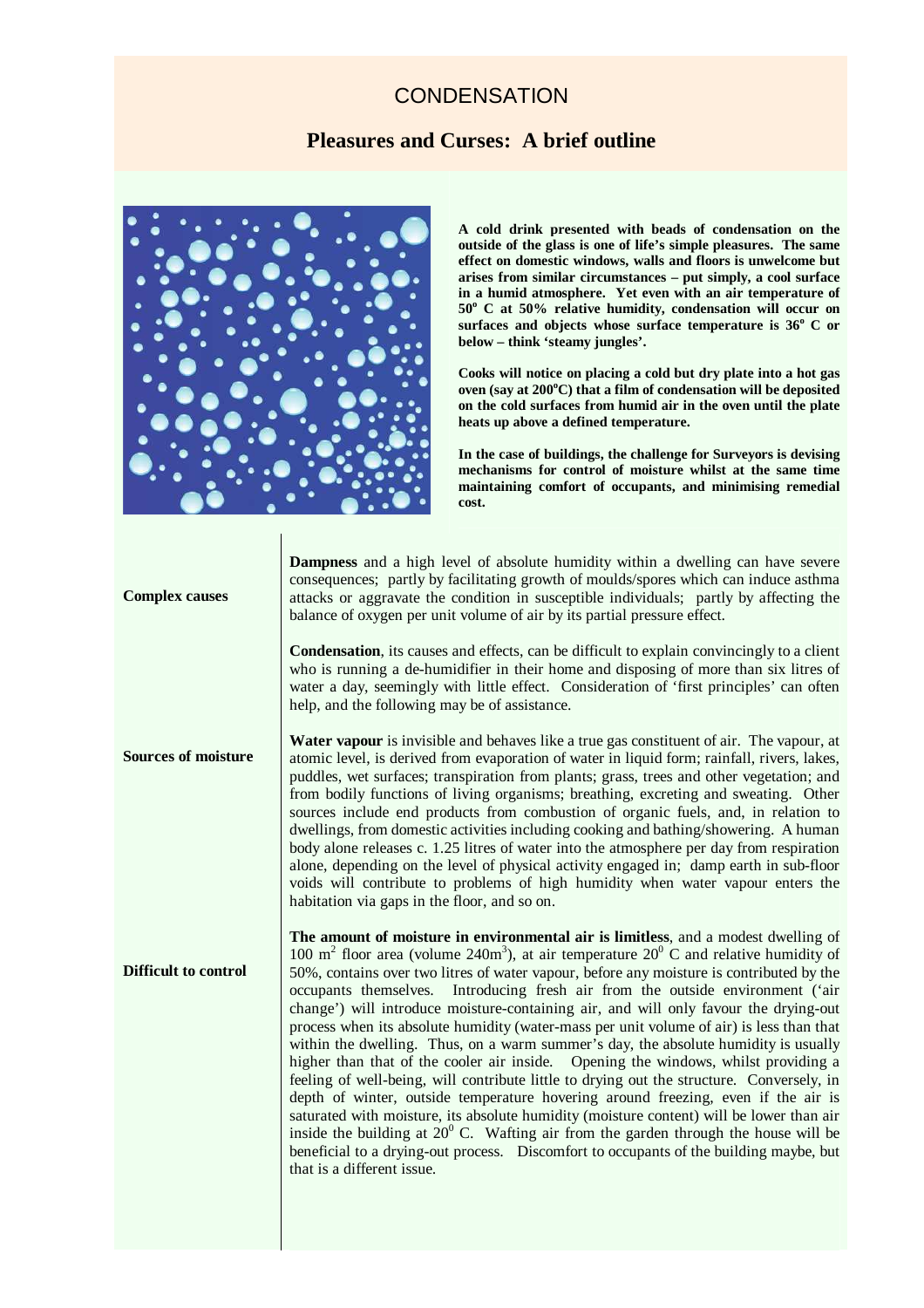Several terms and definitions are helpful in understanding the theory behind condensation:

**Terms and definitions Absolute humidity**: Amount of water expressed as  $gm/m<sup>3</sup>$  held as mass of water vapour per cubic metre of air. This means the total weight of water which could be extracted from a cubic metre of air.

> **Relative humidity**: Amount of water in  $gm/m<sup>3</sup>$  (i.e. the absolute humidity) expressed as a percentage of the mass of water which a cubic metre of air is capable of holding as vapour at the same temperature and atmospheric pressure when it is saturated (saturated air having a relative humidity of 100%).

> When air is unsaturated, if its absolute humidity  $(gm/m<sup>3</sup>)$  remains the same but the air temperature changes, the relative humidity also changes. For example, by reference to tables\*, air at  $25^{\circ}$ C and relative humidity 60% has an 'absolute humidity' of 13.8  $g/m<sup>3</sup>$ . If the air temperature drops to  $20^{\circ}$ C, the absolute humidity remains the same but its relative humidity increases to 80%. Saturation is reached at  $16^{\circ}$ C and thereafter, with further cooling, condensation occurs either as 'misting' in the air or on surfaces at or below  $16^{\circ}$ C. This scenario might occur during cold weather when room heaters are used during the evening to keep the place warm, and then turned off at bed-time and the building cools down.

> **Air Temperature**: A critical measurement which must be assessed at the same time as measuring 'relative humidity'. This is simply that air, as it becomes warmer, is capable of containing a greater mass-weight of water in its vapour form, to the point of saturation, than air that is cooler. It follows that, if saturated warm air is cooled, the excess will be deposited as condensation either as droplets in suspension (misting) or on surfaces at or below 'dew-point' as explained above. Knowing the relative humidity but not the air temperature is a similar analogy to knowing your speed on a motorway, but not the distance to reach your destination. To illustrate the point, a cubic metre of air at a relative humidity 90% will contain 75 grams of water at  $50^{\circ}$ C but merely 11.5 grams at  $15^{\circ}$ C.

> **Dew-point:** The critical temperature at which a volume of air becomes saturated, essentially where the vapour/liquid state is in dynamic balance (i.e rate of evaporation = rate of condensation). Surfaces and objects at or below the critical 'dew-point' absorb heat from the surrounding air, in effect developing a micro-climate and allowing the surrounding air to become saturated so that moisture is released as condensation on the surface. The process of condensation continues (heat lost = heat gained), until the temperature of the object or surface rises above the 'dew-point' value and evaporation (drying) occurs. The phenomenon is encountered by spectacle-wearers when entering a warm building after a period in the cold air outside where their lenses steam up until the temperature of the glass warms up. The process will be favoured in still air (e.g. behind furniture, under carpets etc).

> A dehumidifier uses this principle: Air is circulated over a coil cooled below the dew-point of the air; moisture condenses on the coil, and drops into a bucket or is piped to waste. The process of drying-out a building by dehumidification following a flood uses two principles: The first; that warm air holds more mass of moisture per unit volume than cold; the second, that passing warm humid air over a cooling coil causes moisture to be condensed at a faster rate than from cooler air with a lower absolute humidity. This is the reason why effective drying out requires both heaters and dehumidifiers in combination, and why flues and other sources of outside air should be sealed to prevent entry of fresh moisture from the external environment.

**The 'relative humidity' value is useless without knowledge of the ambient temperature** 

**Micro-climate effects and 'Dew-point'**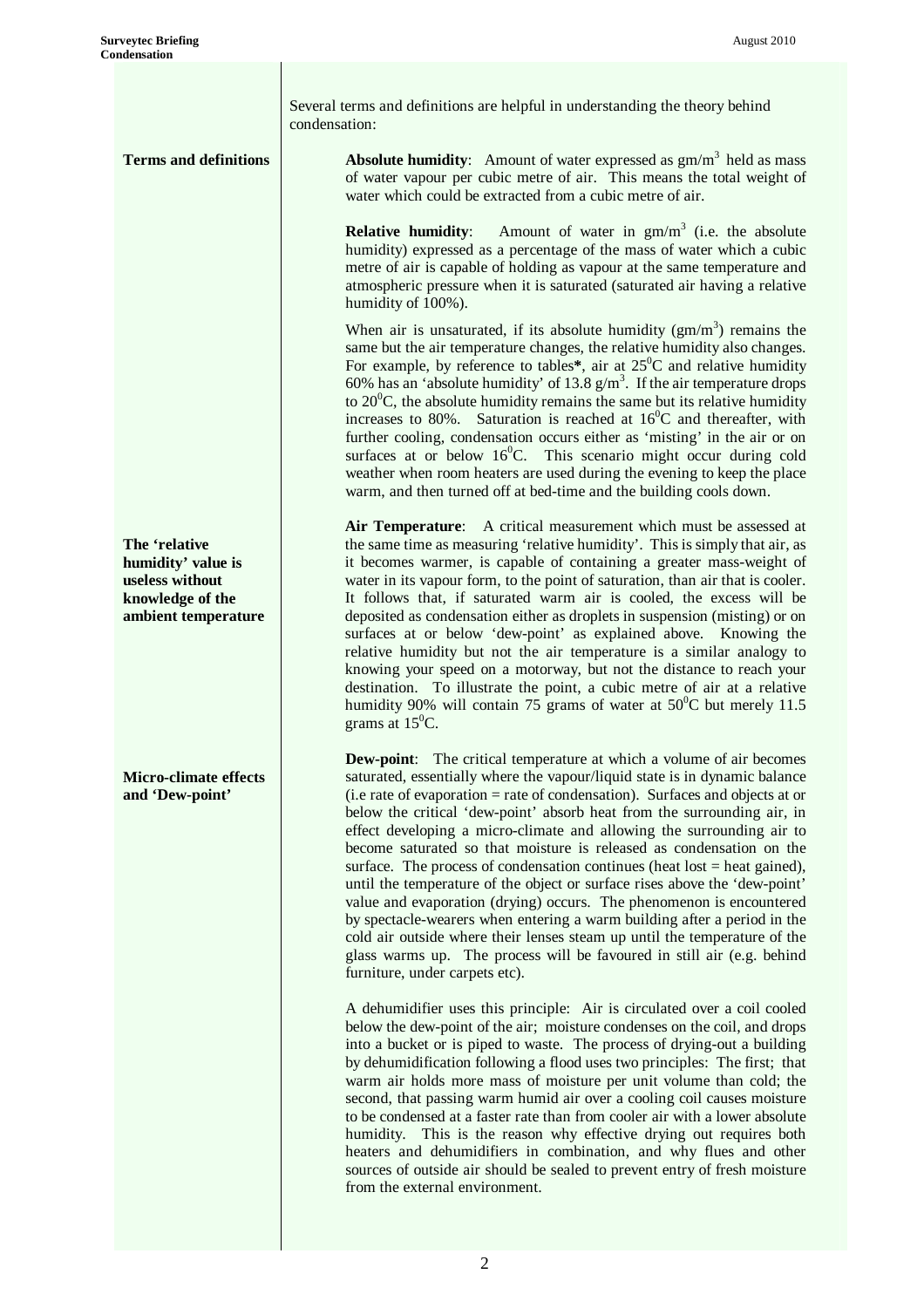| <b>Examples of micro-</b><br>climate effect |    | Micro-climates develop within a building structure where physical<br>conditions affect a discrete zone, with conditions which cause<br>condensation locally but not elsewhere. An example can be the enclosed<br>void within a flat decked roof when this has been incorrectly constructed<br>as a 'cold-roof' with insufficient ventilation above the insulation, or<br>without insulation and where the construction is not protected with a<br>vapour barrier to prevent moisture permeating into the void. When the<br>roof warms up by solar gain, air within the void can attain a high absolute<br>humidity. When cooling takes place (e.g. at night-time) when the deck-<br>temperature falls to 'dewpoint,' condensation is given up on the<br>underside. Many 1960s roofs fitted with chipboard decks suffer effects of<br>condensation, softening as a result of moisture absorption and losing<br>structural strength. Although not so frequently encountered as a few<br>years ago, the matter is still one of which a surveyor should be aware<br>when carrying out surveys.                                                                                                                                  |
|---------------------------------------------|----|-----------------------------------------------------------------------------------------------------------------------------------------------------------------------------------------------------------------------------------------------------------------------------------------------------------------------------------------------------------------------------------------------------------------------------------------------------------------------------------------------------------------------------------------------------------------------------------------------------------------------------------------------------------------------------------------------------------------------------------------------------------------------------------------------------------------------------------------------------------------------------------------------------------------------------------------------------------------------------------------------------------------------------------------------------------------------------------------------------------------------------------------------------------------------------------------------------------------------------|
|                                             |    | Un-insulated solid floors under porous floor coverings will also<br>provide conditions for the micro-climate effect, particularly around<br>the outer perimeter of rooms. This is where the floor slab lacks<br>insulation at lower level and at the side, and frequently cools below<br>the dew-point. Condensation will arise from water vapour in the<br>ambient air permeating through the porous carpet, but where the<br>surface is prevented from warming up due to the insulation effect of<br>the coverings. The result is condensation on the surface of the floor<br>under the carpet. In this case moisture often goes unnoticed and is<br>absorbed by the carpet, but can be detected by staining on the<br>underside if looked for on survey. Situations are often encountered<br>where condensation has been noticed by the householder who,<br>convinced there is 'rising-damp', will lay plastic sheeting under the<br>carpet to protect it. Moisture will continue to condense on the upper<br>surface of the sheet against the carpet rather than on the screed itself.<br>The presence of plastic sheeting under a carpet is often a tell-tale sign<br>of an ineffective remedy to combat condensation. |
|                                             |    | Poorly ventilated gaps behind furniture, particularly against un-<br>insulated, or poorly insulated walls, under beds against un-insulated<br>solid floors, or inside cupboards, provide further examples of micro-<br>climate effects where condensation frequently occurs.                                                                                                                                                                                                                                                                                                                                                                                                                                                                                                                                                                                                                                                                                                                                                                                                                                                                                                                                                |
| <b>Alleviating</b><br>condensation          |    | <b>Remedial work to mitigate condensation</b> has to be designed for the particular<br>building concerned, but usually one or more of the following will be helpful:                                                                                                                                                                                                                                                                                                                                                                                                                                                                                                                                                                                                                                                                                                                                                                                                                                                                                                                                                                                                                                                        |
|                                             |    | 1. Provision of mechanical ventilation for areas where high water usage takes place e.g<br>Extractor fans fitted with humidistats are usually<br>kitchens and bathrooms.<br>recommended.                                                                                                                                                                                                                                                                                                                                                                                                                                                                                                                                                                                                                                                                                                                                                                                                                                                                                                                                                                                                                                    |
|                                             | 2. | Insulation of solid floors will usually assist. A damp-proof membrane is laid over the<br>floor surface, followed by insulation board and a 'floating floor, integrated with the<br>walls, skirtings, doorways etc. The process can be expensive when kitchen and<br>bathroom fittings need to be dismantled and re-fitted. In many instances plumbing<br>(radiators) need to be re-positioned, and occasionally electric wiring/fittings re-routed<br>within the scope of a comprehensive scheme.                                                                                                                                                                                                                                                                                                                                                                                                                                                                                                                                                                                                                                                                                                                          |
|                                             | 3. | Insulation of outside walls will need to be considered, particularly in older houses.<br>Insulation applied externally is often preferable if there are no particular features of the<br>building which need to be preserved. Care should be taken before installing fibre-fill<br>in wall cavities to ensure that the cavity is suitable; that wall ties and damp-proof<br>courses are not bridged or otherwise compromised. A comprehensive endoscopic<br>inspection is regarded as an essential pre-requisite.                                                                                                                                                                                                                                                                                                                                                                                                                                                                                                                                                                                                                                                                                                           |
|                                             | 4. | <b>Positive ventilation systems</b> can be helpful to introduce air into the building with a<br>lower absolute humidity, particularly when the outside air temperature is cold, but there<br>is a conflict between reducing condensation and keeping the dwelling warm. The<br>system is unlikely to be effective unless positive air flow occurs in all parts of the<br>accommodation affected by condensation, and should only be considered when no other<br>options are feasible or economically viable.                                                                                                                                                                                                                                                                                                                                                                                                                                                                                                                                                                                                                                                                                                                |

T